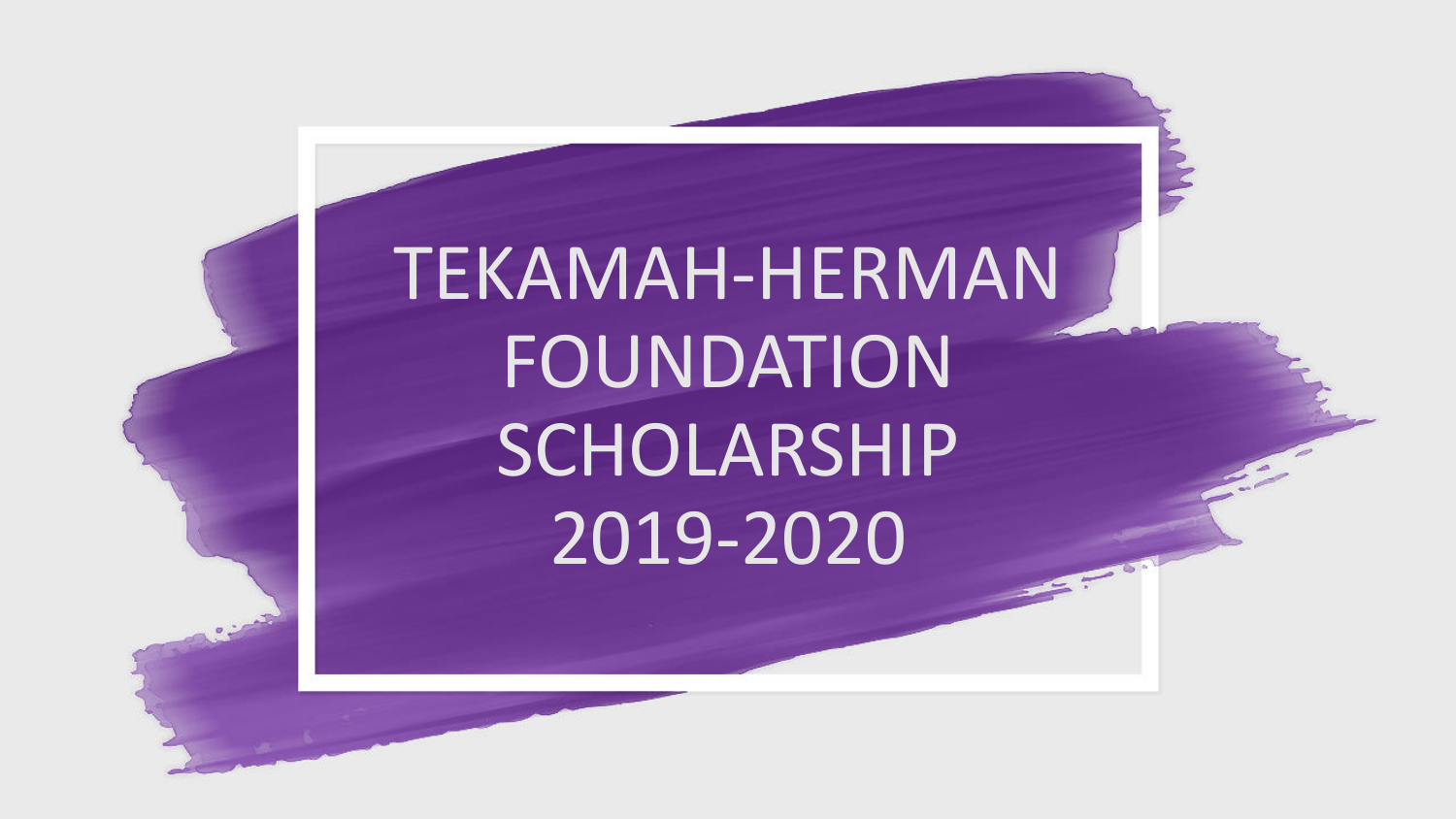

### Brooklyn Brenneis- Peru State College

**Alleley Family Memorial Medical Scholarship**

Nicholas Bohannon-University of Nebraska Medical Center

#### Nebraska Lincoln **Class of 1956 Scholarship**

Rayna Hladky- Nebraska Wesleyan University

**Class of 1969 Scholarship**

Rayna Hladky- Nebraska Wesleyan University

#### **Class of 1937 Scholarship**

Blake Connealy-Northeast Community College

Kassidy Kellogg-College of St. Mary

Greta Lindberg- Northeast **Community College** 

Jessica Smith- Nebraska Wesleyan

Jadyn Fleischman – University of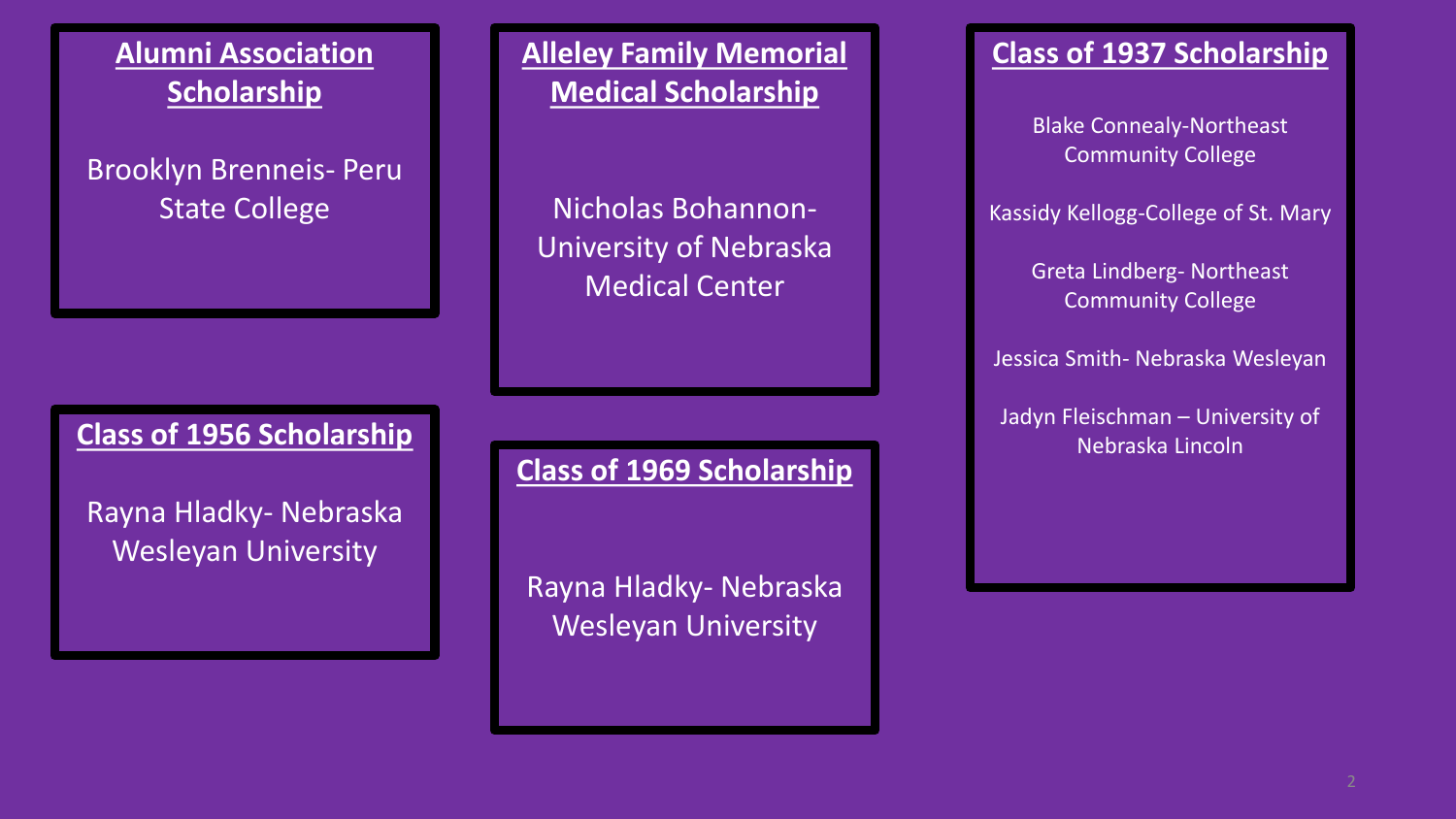**Class of 1980 and Scott Nelson Scholarship**

Margaret Braniff – Ellsworth Community **College** 

**Adam LeRoy Gardner Memorial Scholarship**

Greta Lindberg- Northeast Community College

**Carp City Scholarship**

Margaret Braniff – Ellsworth Community College

**Mervin and Sally Fleming Scholarship**

Jadyn Fleischman – University of Nebraska Lincoln

Marissa Burt – University of Jamestown

**Kirk Dye Memorial Medical Scholarship**

Rebecca Kuhlmann-University of Nebraska Medical Center

**Susan Gill Memorial Scholarship**

Nathanial Meers – Coe College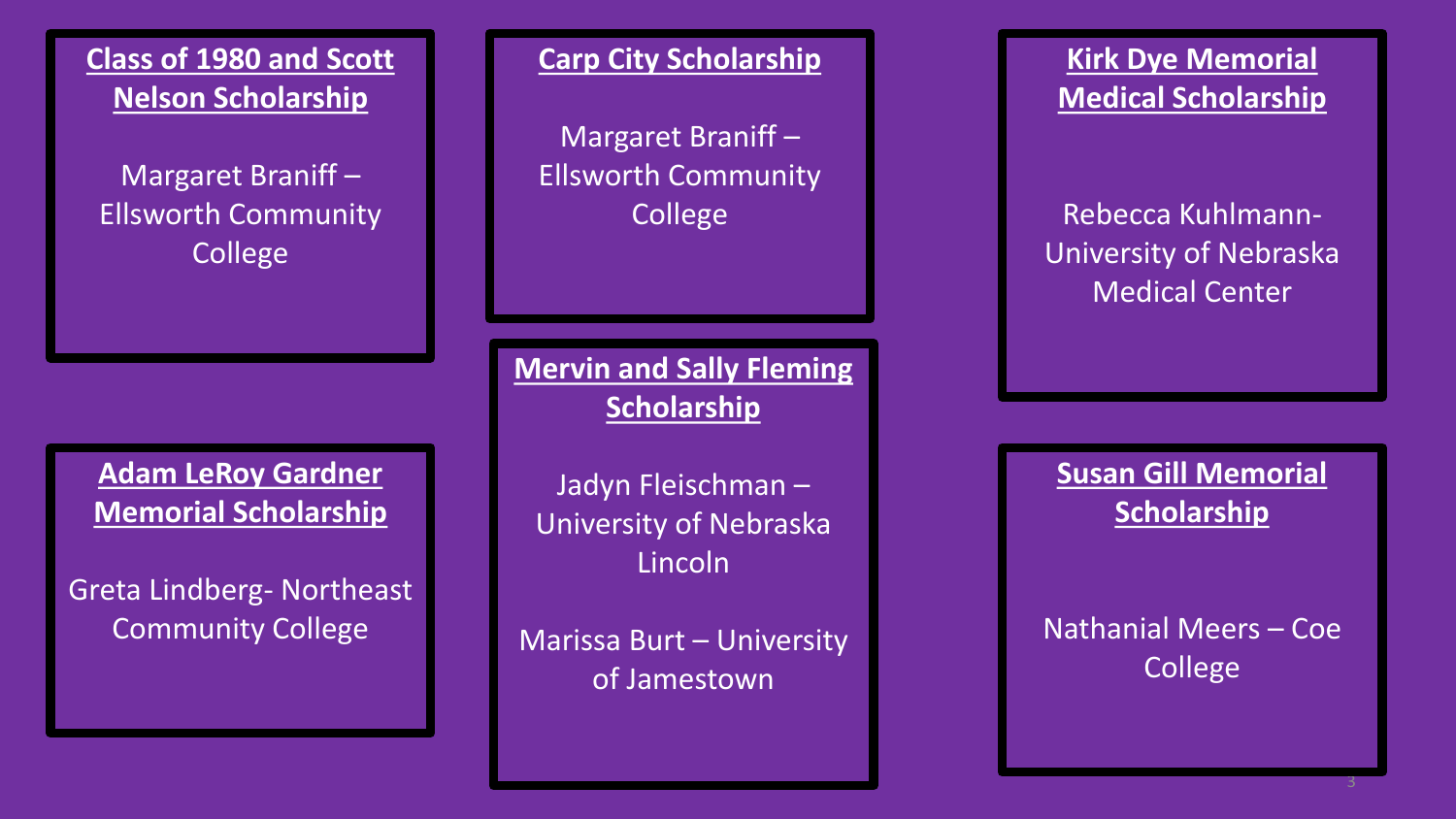**Phillip Hennig FFA Memorial Scholarship**

Jadyn Fleischman – University of Nebraska Lincoln

**Jack Family Scholarship**

Matthew Hawkins-Peru State College

Sydney Langley – Johns Hopkins University

**Henry Bayard Johnson and Gladys Wesgaard Johnson**

> Jessica Fleischman – College of St. Mary's

**Bernard LeMaster Scholarship**

Margaret Braniff – Ellsworth Community College

**MariAlice Jackson Memorial Scholarship**

Greta Lindberg-Northeast Community College

**Kenneth Lange-McGill Scholarship**

Max Hansen - University of Nebraska Lincoln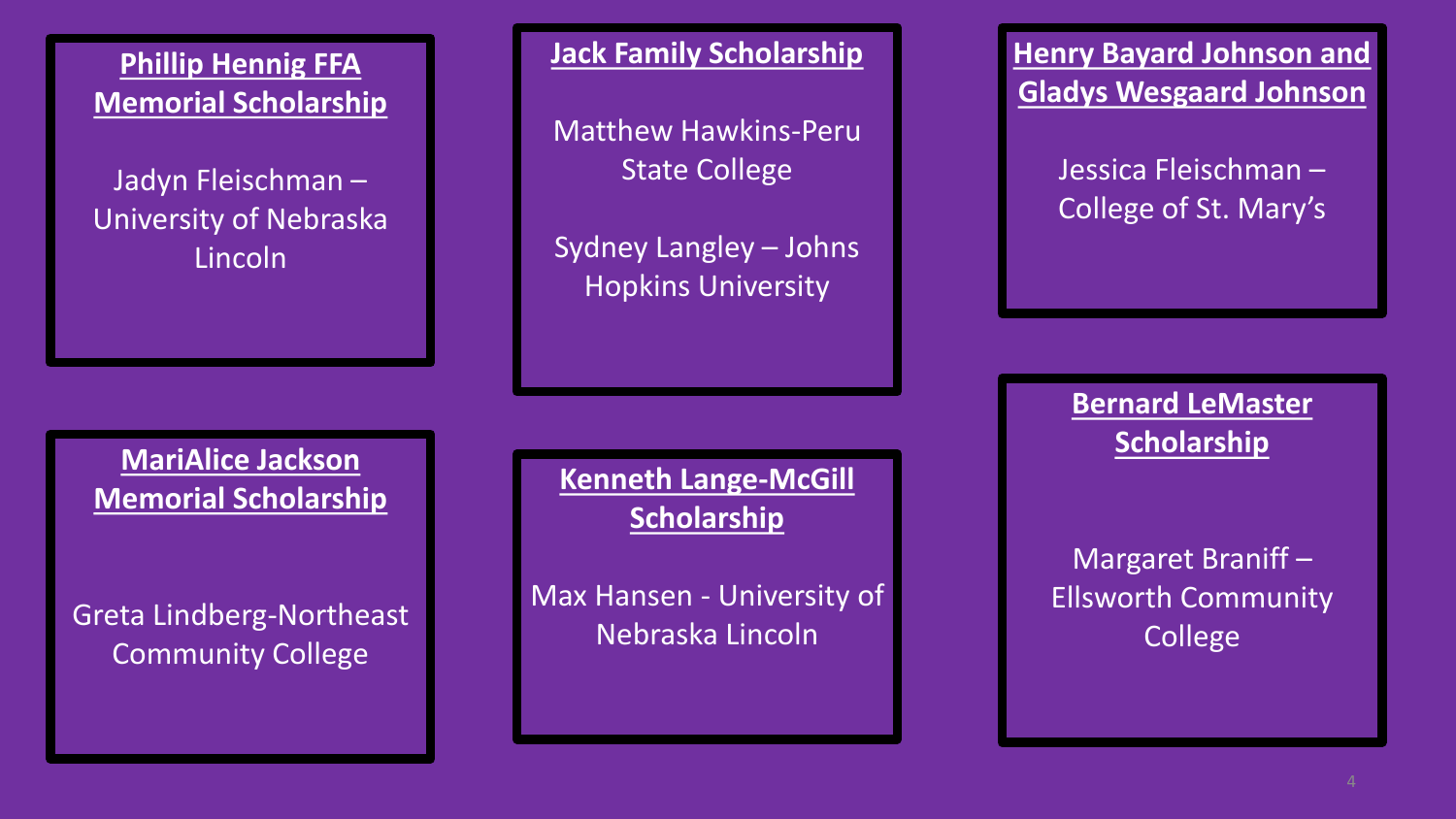### **Ade and Theda Jezek Scholarship**

Luke Wakehouse – Northeast Community College Anna Wakehouse- Wayne State College Isabella Jetensky- Metropolitan Community College Kelsey Lewis – Northeast Community College Alex Camp – Northeast Community College Anjolena Hampton-Northeast Community College Kaitlyn Bitter- Wayne State College Olivia Deemer- University of Nebraska Medical Center Sarah Stang – Wayne State College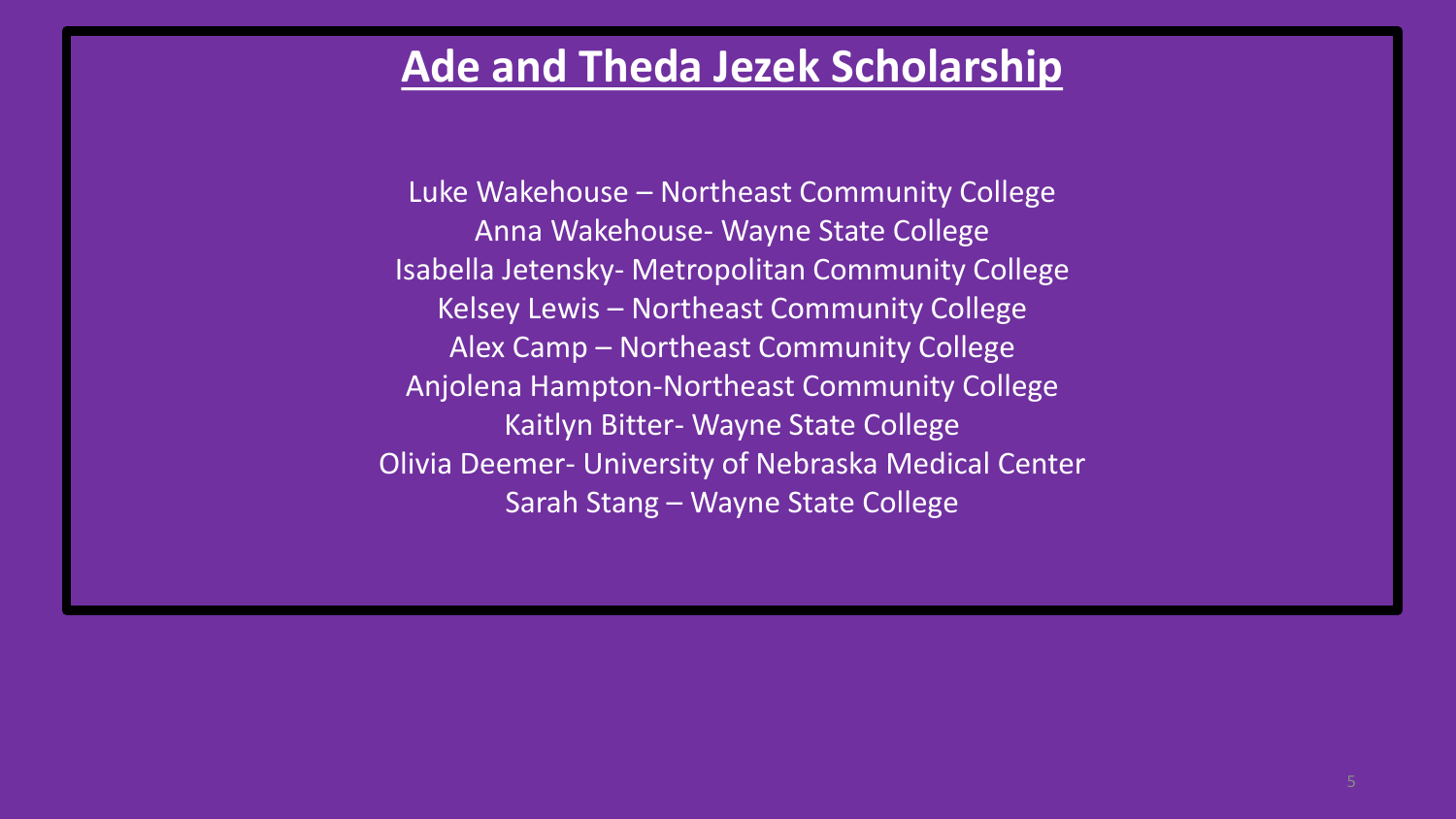**Keith Litel Memorial Scholarship**

Clay Beaumont – Northeast Community **College** 

**Vaden Maxwell Memorial Scholarship**

Marissa Burt – University of Jamestown

**Wayne Loftis Scholarship**

Bailey Blackford-University of Wyoming

Jadyn Fleischman – University of Nebraska Lincoln

Marissa Burt – University of Jamestown

**Arlin Lowe Math Scholarship**

Nathanial Meers – Coe College

**Millennium Vocational - Technical-Trade Scholarship**

Zachary Petersen – Northeast Community College

v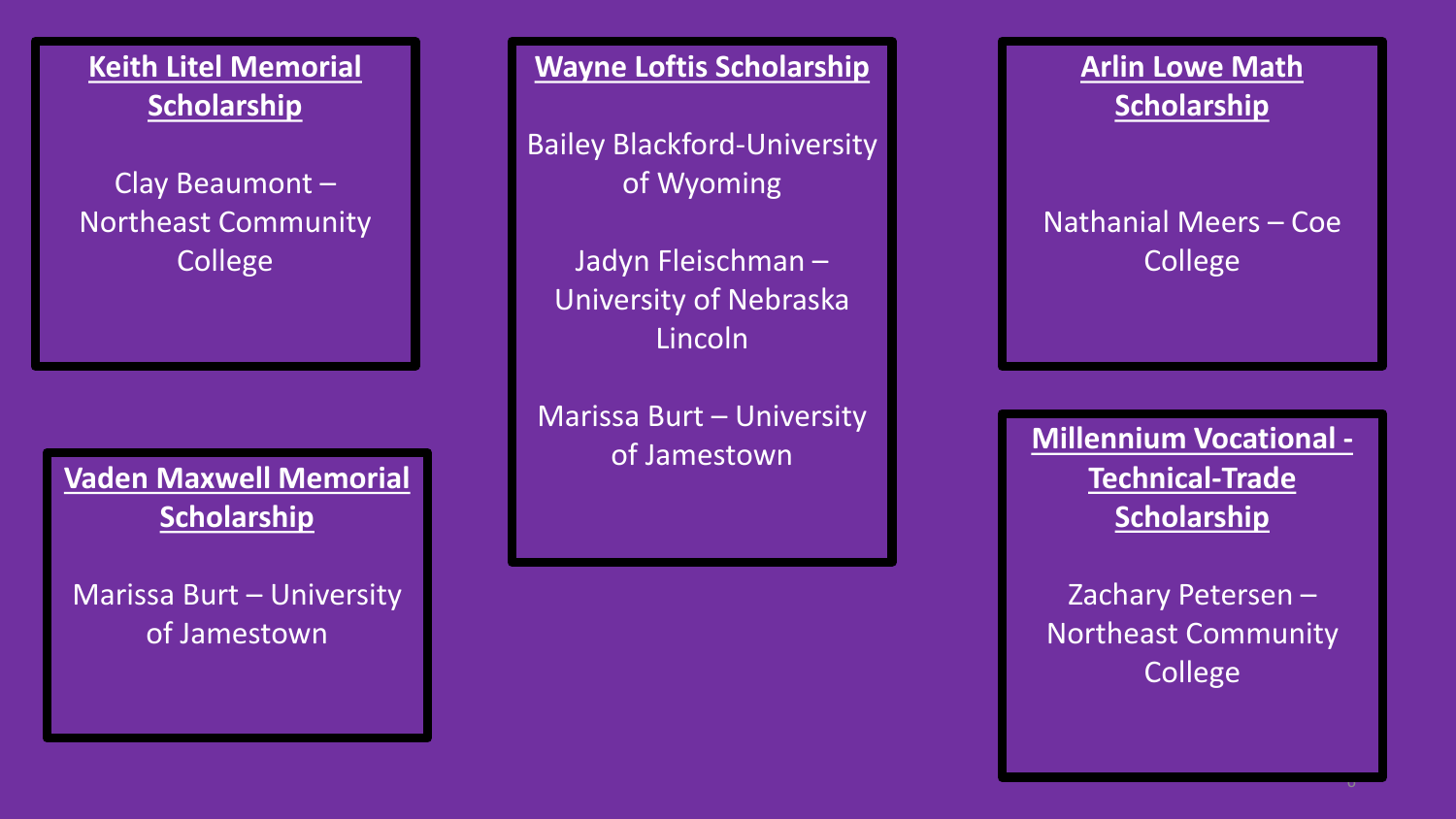**Guy Mytty Memorial Scholarship**

Margaret Braniff – Ellsworth Community College

**Marlene Faltys Skophamer Memorial Scholarship**

Anna Wakehouse – Wayne State College

**Nancy Peck Memorial Scholarship**

Kaitlyn Bitter – Wayne State College

**Kathryn Russell Memorial Scholarship**

Johnny Braniff- Iowa State University

**Tekamah-Herman Tiger Pride Athletic Booster Scholarship**

Margaret Braniff – Ellsworth Community College Softball Marissa Burt-University of Jamestown - Wrestling Greta Lindberg- Northeast Community College - Softball Sarah Stang – Wayne State College – Track and Field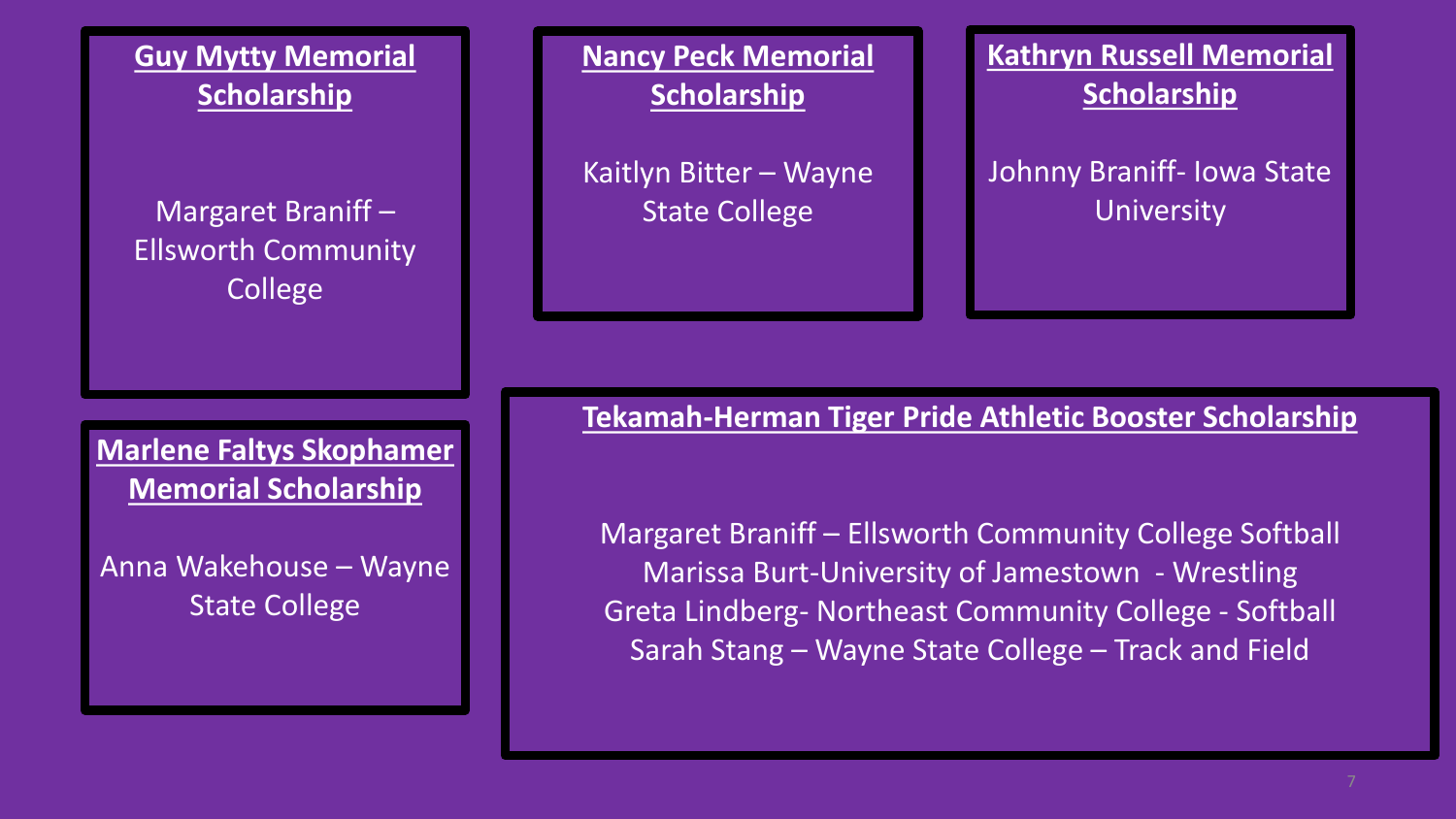**Lois and Rognar Albert Peterson Scholarship**

Margaret Braniff- Ellsworth Community College

Bailey Blackford – University of Wyoming

Gabrielle Varga-North Central University

Nolan Heim – Wayne State College

Hannah Tobin – University of Nebraska Medical Center

**Verle Henry and Betty Jean Vogler Memorial Scholarship**

Jadyn Fleischman – University of Nebraska Lincoln

**Michael Gerald Weeces Memorial Scholarship**

Elizabeth Glup – Colorado Christian University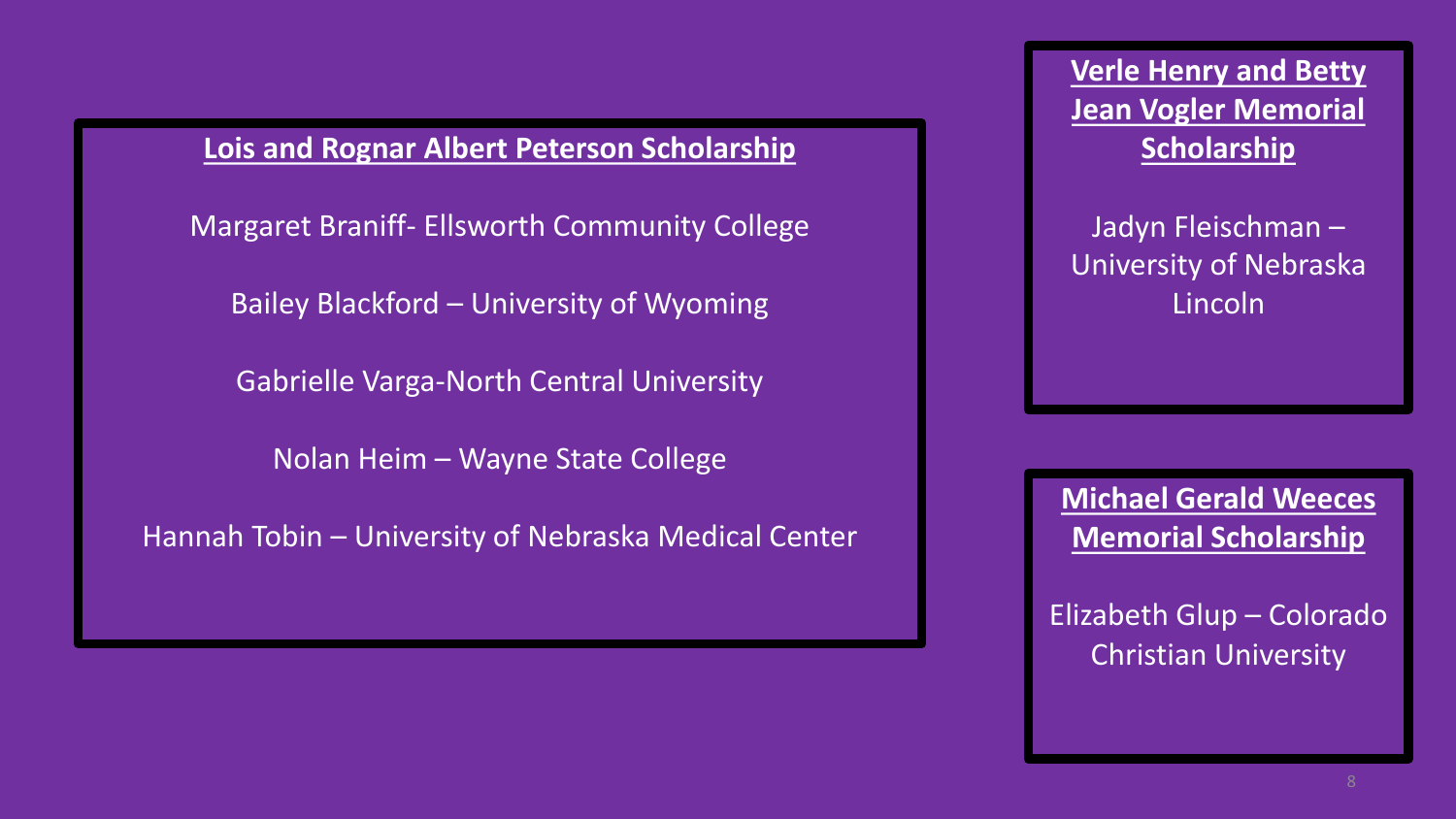**Harvey and Shirley Walker Memorial Scholarship**

Kristin Bitter- Northeast Community College

Ashley Bohannon- Wayne **State College** 

**Paul Wilson Major Scholarship**

Brooklyn Brenneis-Peru State College

### **Cody Olsen Memorial Scholarship**

Kelsey Lewis – Northeast Community College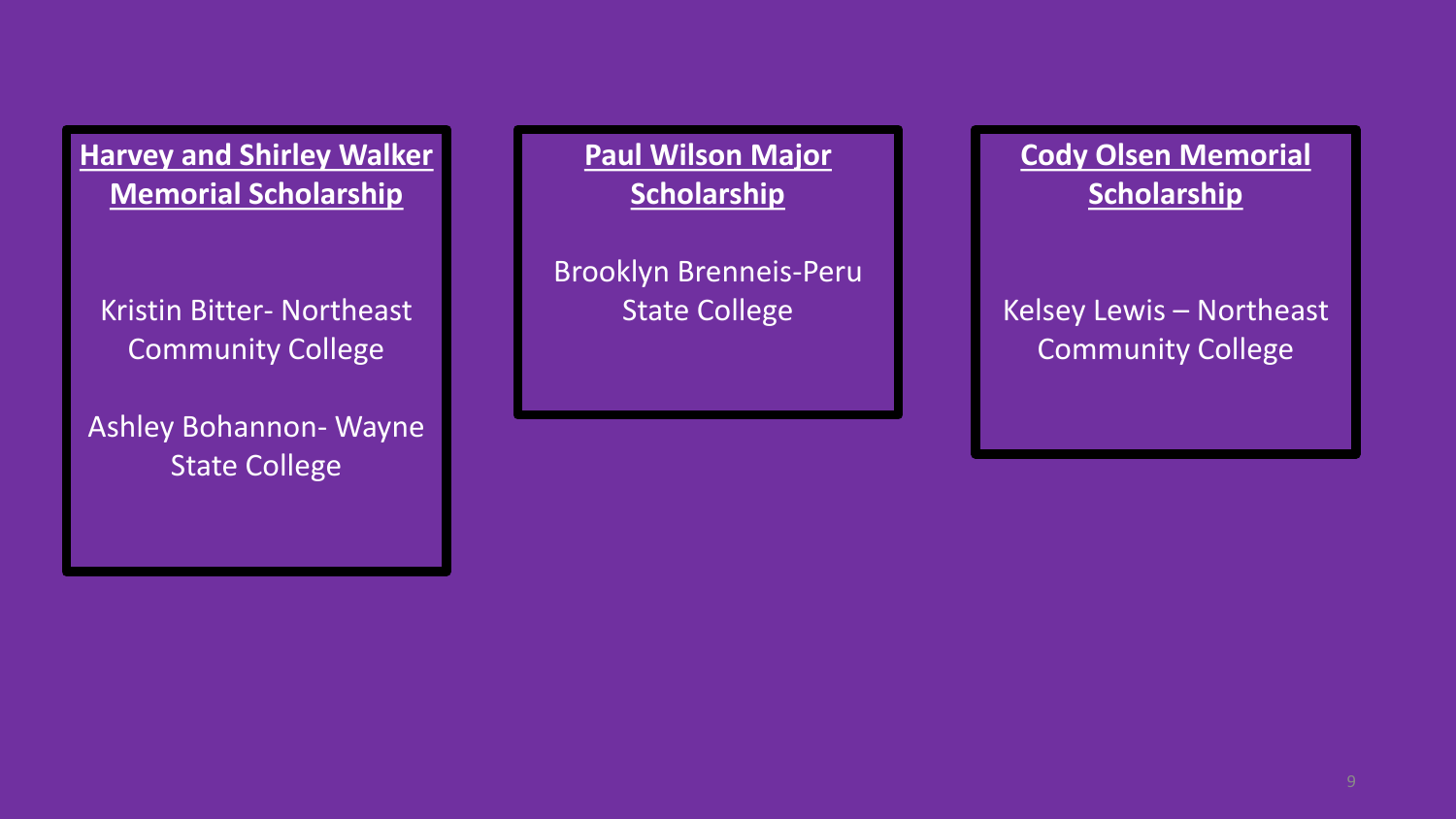### **Jack Bryant Memorial Scholarship**

Luke Wakehouse-Northeast Community College

#### **Hearts for Herman**

Marissa Burt- University of Jamestown

### **Girls Basketball Scholarship**

Jadyn Fleischman – University of Nebraska Lincoln

Greta Lindberg-Northeast Community College

Margaret Braniff-Ellsworth Community College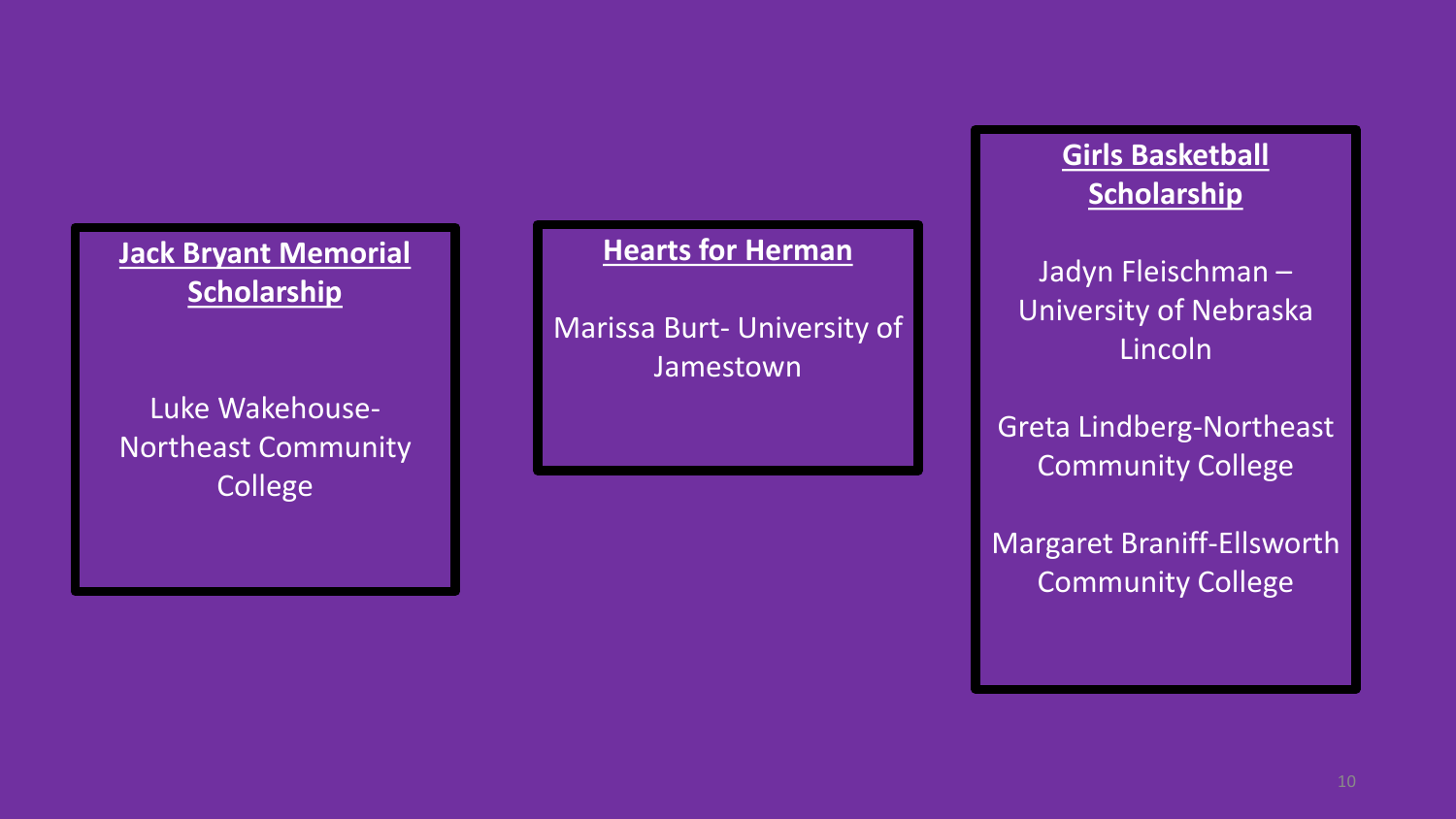## **Ade and Theda Jezek Trust** Scholarship

| <b>First Name</b> | <b>Last Name</b> | <b>College Attending</b>              |
|-------------------|------------------|---------------------------------------|
| Luci              | Anderson         | <b>UNL</b>                            |
| Scot              | Anderson         | <b>UNL</b>                            |
| <b>James</b>      | <b>Ball</b>      | <b>Metropolitan Community College</b> |
| Clay              | <b>Beaumont</b>  | Northeast CC                          |
| Kaitlyn           | <b>Bitter</b>    | <b>Wayne State</b>                    |
| <b>Kristen</b>    | <b>Bitter</b>    | Northeast CC                          |
| <b>Bailey</b>     | <b>Blackford</b> | University of Wyoming                 |
| Ashley            | <b>Bohannon</b>  | <b>Wayne State</b>                    |
| <b>Nicholas</b>   | <b>Bohannon</b>  | <b>UNMC</b>                           |
| <b>Bria</b>       | <b>Braniff</b>   | <b>University of Sioux Falls</b>      |
| Johnny            | <b>Braniff</b>   | <b>Iowa State</b>                     |
| Margaret          | <b>Braniff</b>   | <b>Ellsworth CC</b>                   |
| Julianna          | <b>Braniff</b>   | <b>Southeast Community College</b>    |
| <b>Brooklyn</b>   | <b>Brenneis</b>  | Peru State                            |
| Marissa           | <b>Burt</b>      | Jamestown University                  |
| Carson            | Cameron          | Morningside                           |
| Dash              | Cameron          | <b>UNL</b>                            |
| Alex              | camp             | Northeast CC                          |
| Olivia            | <b>Deemer</b>    | <b>UNMC</b>                           |
| Gage              | <b>Drummond</b>  | <b>Southeast Community College</b>    |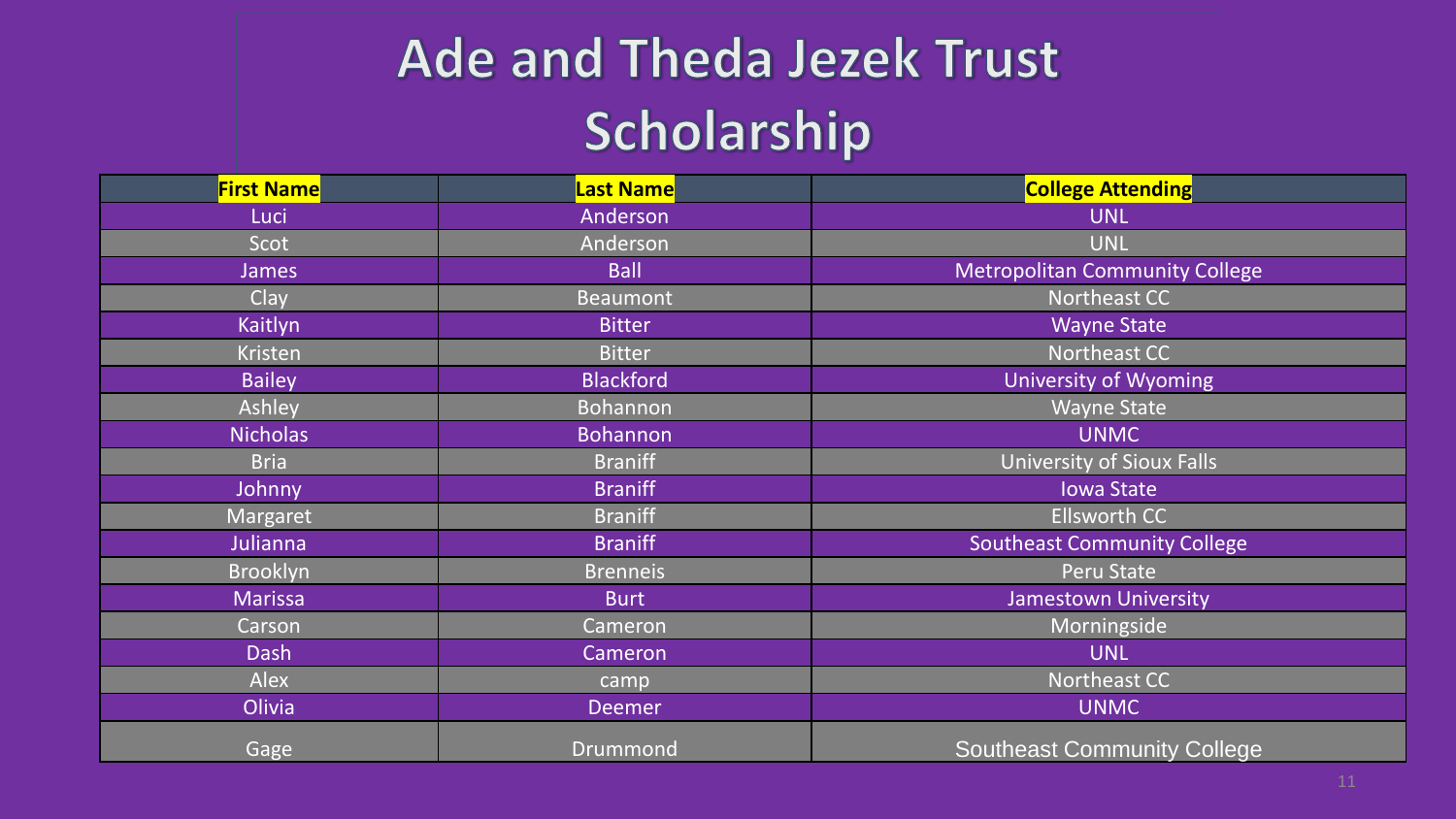# **Ade and Theda Jezek Trust** Scholarship

| <b>First Name</b> | <b>Last Name</b> | <b>College Attending</b>             |
|-------------------|------------------|--------------------------------------|
| Cody              | <b>Elliott</b>   | <b>Wayne State</b>                   |
| <b>Bailey</b>     | Fleischman       | <b>UNL</b>                           |
| Jadyn             | Fleischman       | <b>UNL</b>                           |
| Jessica           | Fleischman       | College of St. Mary                  |
| Gabriel           | Garcia           | <b>Northeast Community College</b>   |
| Elizabeth         | Glup             | <b>Colorado Christian University</b> |
| <b>Jennifer</b>   | Graef            | <b>UNO</b>                           |
| Catharine         | Gross            | <b>UNL</b>                           |
| Erin              | <b>Gross</b>     | Peru State                           |
| Anjolena          | Hampton          | Northeast CC                         |
| <b>Max</b>        | Hansen           | <b>UNL</b>                           |
| Matthew           | <b>Hawkins</b>   | Peru State                           |
| <b>Nolan</b>      | <b>Heim</b>      | <b>Wayne State</b>                   |
| Rayna             | <b>Hladky</b>    | Nebraska Wesleyan                    |
| Lauren            | Hoover           | <b>UNL</b>                           |
| Cody              | <b>Hopkins</b>   | <b>Wayne State College</b>           |
| <b>Isabella</b>   | Jetensky         | Metropolitan CC                      |
| Marin             | Jetensky         | <b>Wayne State College</b>           |
| <b>Kassidy</b>    | <b>Kellogg</b>   | <b>College of St. Mary</b>           |
| Rebecca           | Kuhlmann         | <b>UNMC</b>                          |